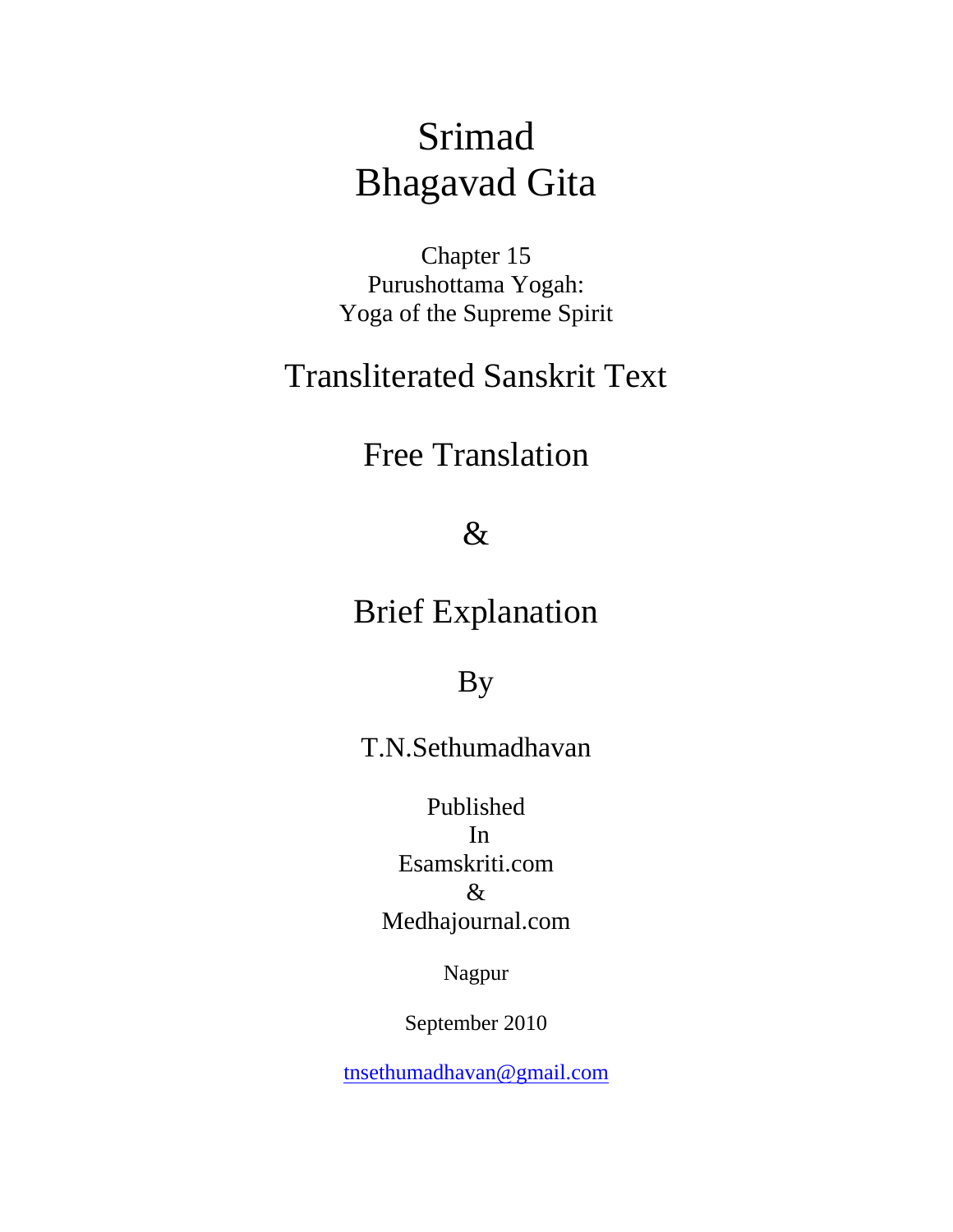Bhagavad Gita: Chapter 15 Purushottama Yogah: Yoga of the Supreme Spirit **T.N.Sethumadhavan** 

#### Preamble

The last six Chapters of Gita state that the ever changing finite world of multiplicity is nothing but a projection of the Infinite and that the endless painful experiences are all caused by our misapprehensions of the Reality. The world of Matter and Spirit, the Field of experience and the Knower of the Field were discussed. It was proved that the Knower of the Field without the Field of experience is the Pure Consciousness, Pure Awareness which is infinite and permanent.

Upto the thirteenth chapter we get an idea that the world of matter - the Cosmos - is one homogeneous entity and the Spirit is nondual and infinite. The variations in the expressions of the same Spirit and Matter in different individuals are on account of the play of the three Gunas.

In this Chapter Sri Krishna discusses the nature of the Spirit in all its implications and explains the Unknown from the Known manifested objects of perception, emotion and thought. Infinite is defined as the Imperishable *(Akshara)* with reference to the perishable *(Kshara)* equipments of matter.

Speaking of the *Kshara Purusha (Kshetra)*, the *Akshara Purusha (Kshetrajna)* and the Supreme Person *(Brahman)*, it explains how Brahman is superior to both 'Kshara' and 'Akshara', why he is called the Supreme Person, what is the value of knowing him as the Supreme Person and how can He be realized. Hence this Chapter is entitled "Purushottama Yoga" or the Yoga of the Supreme Person or Supreme Spirit.

The previous Chapter ended with a note that to worship the Lord with undeviating love leads to liberation. But such love is not possible without detachment from the world. So the Lord begins the present discourse with a description of the World Tree in order to create in the aspirant an intense dispassion leading to love and knowledge of the Supreme Lord, Brahman.

The Text

THE COSMIC TREE

**sri bhagavaan uvaacha oordhwamoolam adhahshaakham ashwattham praahur avyayam chhandaamsi yasya parnaani yastam veda sa vedavit // 15.1 //**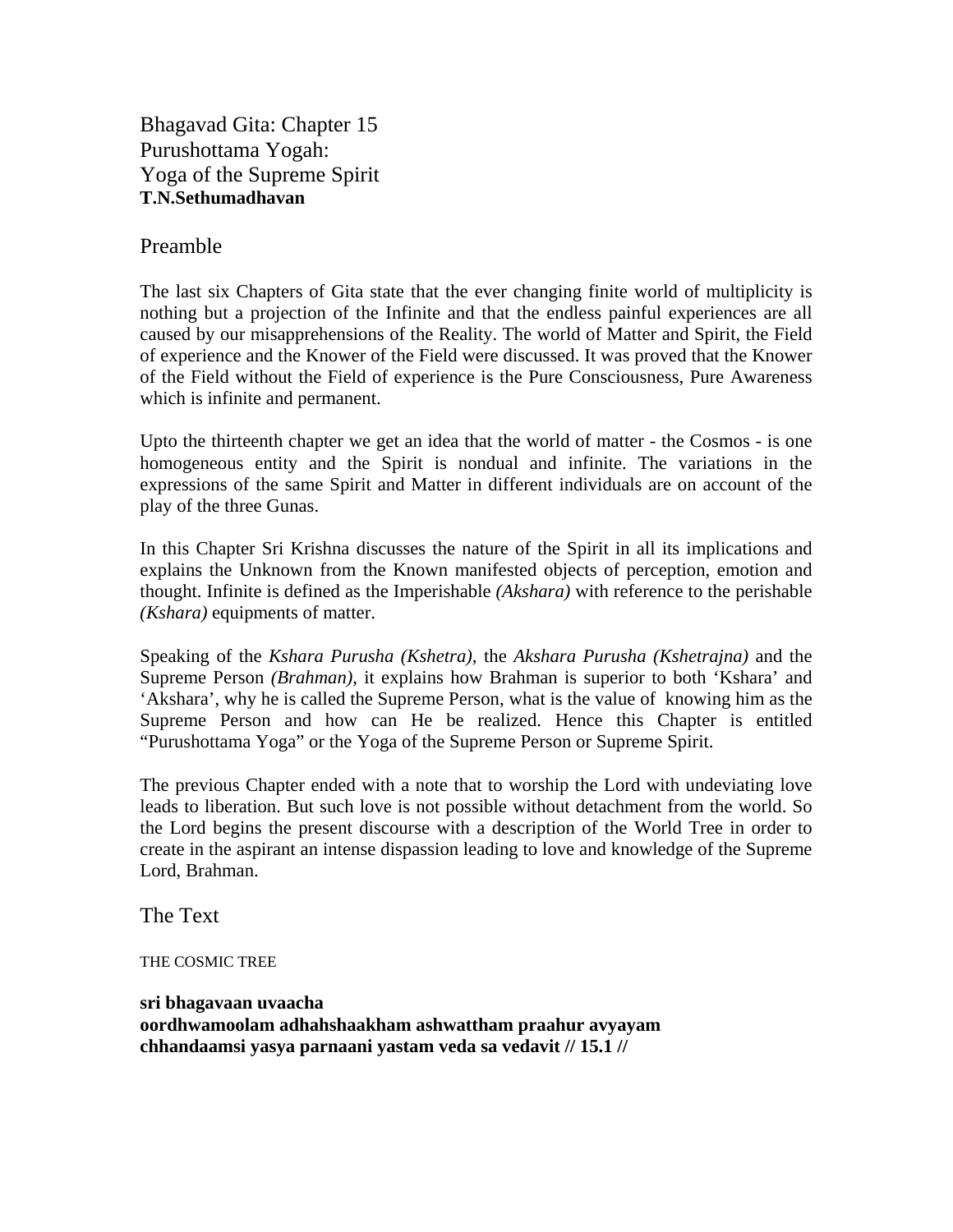#### *Sri Bhagavan said*

*They (the scriptures) speak of the imperishable Asvatta tree (peepal tree) as having its roots above and branches below, whose leaves are the Vedas and he who knows this is the knower of the Vedas.* 

With roots above and branches below, this world tree is eternal. It is *Samsaravriksha*, the cosmic tree. This tree of *samsara* or cosmic existence rests on a continuous series of births and deaths without beginning and end. This tree cannot be cut down except by the knowledge and experience of man's identity with Brahman.

The word 'Asvatta' means that which does not endure till the next day. The phenomenal world is compared to the Asvatta tree on account of its ever-changing nature. In an ordinary tree the roots extend downwards. But in the tree of the world the roots are stated to be above. This is because the roots are Brahman with maya (Saguna Brahman) since the Immortal Absolute (Nirguna Brahman) is beyond the category of causality and Brahman with maya is very subtle and very great and is supreme over all things.

The branches are the cosmic mind, egoism, five subtle elements and the other cosmic principles which are stated to extend downwards because as they go downward they become more and more gross.

Just as the leaves protect a tree, so the Vedas serve to protect the tree of the world. They formulate its *dharma* and *adharma* with their causes and effects and also show the way to prosperity and well-being in the relative world. The knowledge of the Vedas gives men knowledge of the gods and the cosmos and hence nothing else remains to be known beyond the tree of the world and Brahman.

**adhashchordhwam prasritaastasya shaakhaa gunapravriddhaa vishayapravaalaah adhashcha moolaanyanusantataani karmaanubandheeni manushyaloke // 15.2 //** 

*Its branches extend below and above, nourished by the Gunas with sense objects for its twigs and below, in the world of men stretch forth the roots, giving rise to actions.* 

Upward and downward its branches spread: The flow of life in the individual is sometimes for a higher evolution but very often it is to satisfy animal nature i.e. towards a lower purpose. Thus the tree of life has its branches growing both upwards and downwards.

Nourished by the Gunas: The tendency to lead a higher or lower life is determined by the dominance of any of the three Gunas.

Sense objects are twigs: Nodular twigs are potential branches. Sense objects *(shabda, sparsha, roopa, rasa, gandha)* are twigs because in the presence of these objects there is a tendency to throw away higher values to attain carnal satisfaction.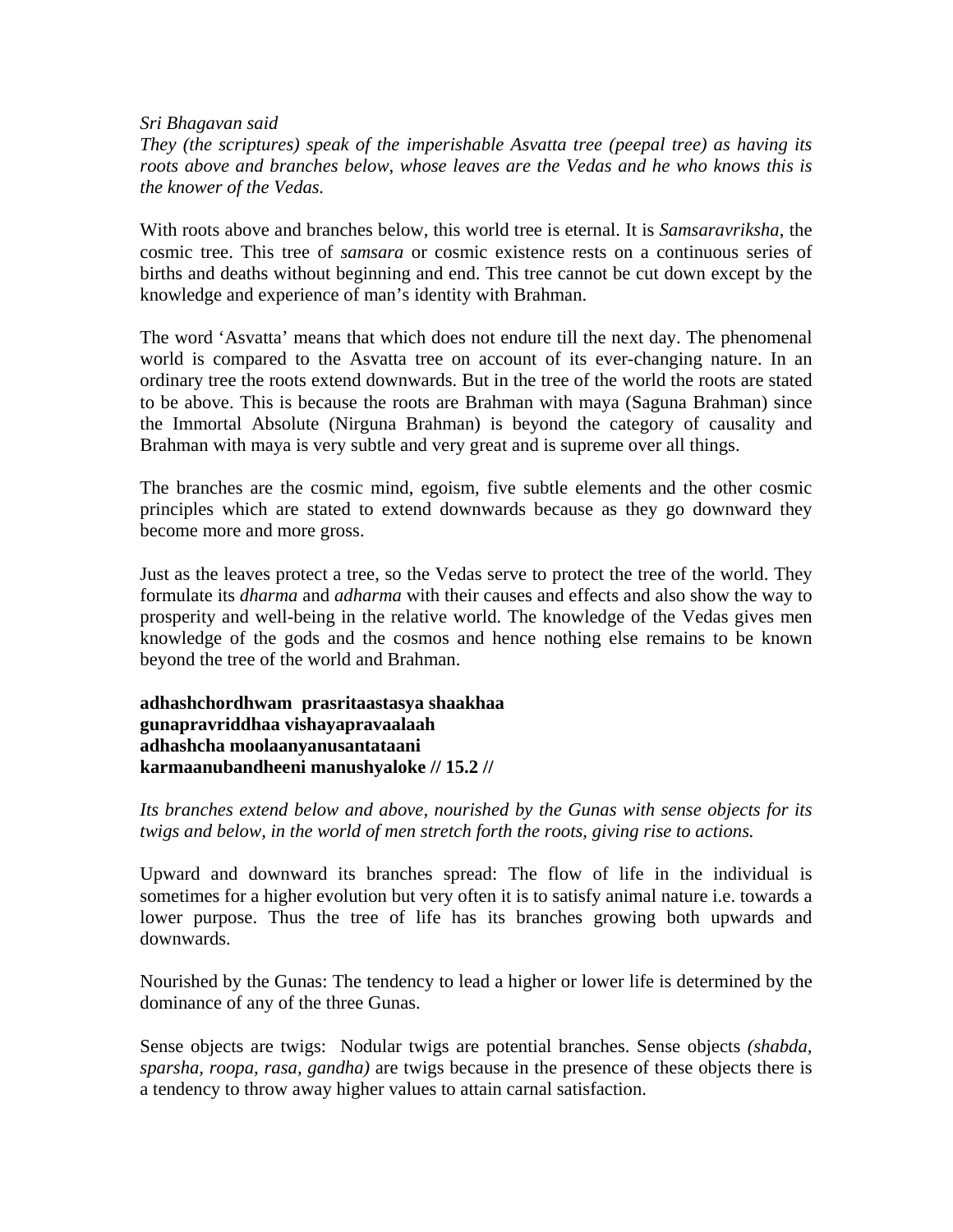Downward the roots extend: When the main root of the tree is firmly fixed high above In the Absolute, the subsidiary roots grow all around including downwards in the world of men initiating action. These secondary roots are vasanas created in us as a result of our past deeds driving us for actions and reactions, good or evil, in the world. Just as the secondary roots bind the tree to the earth firmly; these actions and reactions bind the individual to the plane of likes and dislikes, profit and loss etc.

The following two verses explain how we can cut down the tree and thereby experience the pure source of the life's manifestation, the Infinite Life.

**na roopamasyeha tathopalabhyate naanto na chaadirna cha sampratishthaa ashwatthamenam suviroodhamoolam asangashastrena dhridhena chhitwaa // 15.3 //** 

*Its form is not perceived here as such, neither its end nor its origin, nor its existence; having cut asunder this firmly rooted peepal tree with the strong axe of non-attachment.* 

**tatah padam tat parimaargitavyam yasmin gataa na nivartanti bhooyah tameva chaadyam purusham prapadye yatah pravrittih prasritaa puraanee // 15.4 //** 

*Then that goal should be sought from where having gone none returns again praying "I seek refuge in that Primeval Purusha from whom has come forth this cosmic process".* 

In order to avoid misunderstanding about the tree, The Lord says that its form is not perceived here as such. The tree of life mentioned in the previous verses represents the entire field of manifested life.

It (The Tree) starts from the ignorance of reality, ends on the realization of the Self and exists only so long as the desires function. Very few understand this implication. The strongly rooted manifested world can be cut only with non-attachment. The experience of life is known through Consciousness. If the Consciousness is withdrawn from the body, mind and intellect the perception, emotion and thought necessarily end. This removing of Consciousness from the inert body matter is detachment with which alone multiple experiences can be wiped out. Detachment from perception, emotion and thought will be nothingness.

To avoid the nothingness Sri Krishna adds that one should aspire for that goal from where there will be no return. The seeker of the Divine should withdraw more and more from the worldly perceptions, emotions and thoughts and meditate upon the Higher - the source from which the tree of life itself draws its sustenance. The method suggested to achieve this goal is to take refuge in the Primeval Purusha who is the source of all expressions of life. How one can visualize this Primeval Purusha is the theme of this chapter.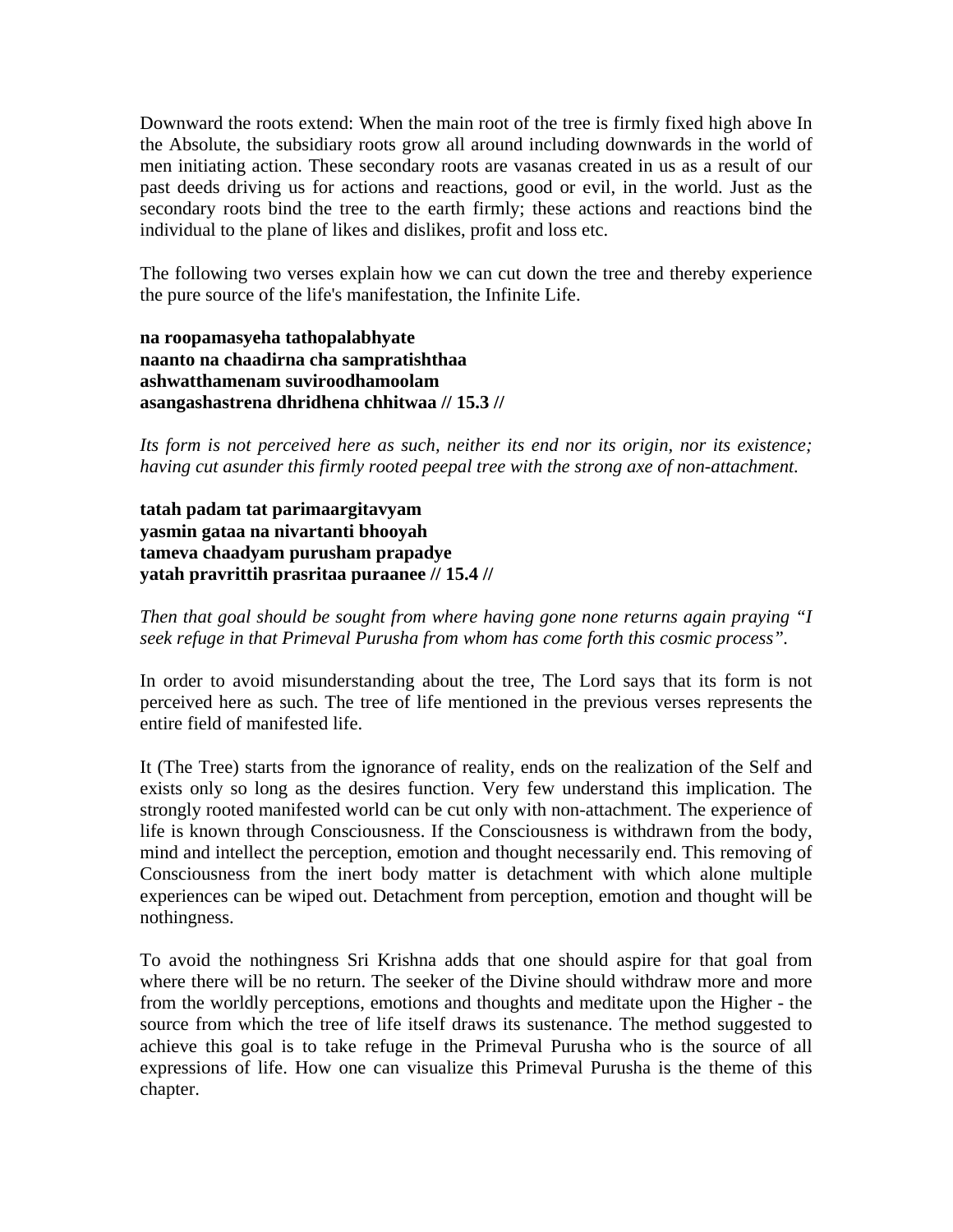**nirmaanamohaa jitasangadoshaa adhyaatmanityaa vinivrittakaamaah dwandwairvimuktaah sukhaduhkhasamjnair gacchantyamoodhaah padamavyayam tat // 15.5 //** 

*Free from pride and delusion, victorious over the evil of attachment, dwelling constantly in the Self, their desires having completely turned away, freed from the pairs of opposites known as pleasure and pain, the undeluded reach the eternal goal.* 

Sri Krishna explains certain disciplines or conditions by following which one can reach the Divine experience and live a life of supreme fulfillment.

- $\triangleright$  Free from pride and delusion: Pride and erroneous judgment indicate a false sense of importance or arrogance. These qualities always create mental preoccupation to maintain them leaving no opportunity to think about the greater values.
- $\triangleright$  Evil of attachment conquered: Mere sensuous way of life is nothing but a life wasted without realizing its nobler purpose.
- $\triangleright$  Ever dwelling in the Self: Detachment from worldly objects is not possible without attachment to precious ideals as human equipment cannot function in a vacuum. However to avoid attachment to evil the seeker should divert his concentration to the Self.
- $\triangleright$  Desires completely at rest: Desire is the activity of the intellect. To discipline the intellect pleasures arising out of worldly objects should be discouraged. A mind without desire becomes calm and serene.
- $\triangleright$  Released from the pairs of opposites: Mind is the focal point at which pleasure or pain is contacted. Once the mind recognizes the pairs of opposites, it likes that which is agreeable and hates that which is disagreeable. This continuous process of liking and disliking destabilizes the mind. Hence it is advised that one should be equanimous towards the pairs of opposites.

The Lord assures that such a person reaches the eternal Goal.

#### MANIFESTED LIFE IS ONLY A PART

#### **na tad bhaasayate sooryo na shashaangko na paavakah yad gatwaa na nivartante taddhaama paramam mama // 15.6 //**

#### *Neither does the sun illumine there, nor the moon, nor the fire; having gone there they never return; that is My supreme abode.*

Neither sun nor moon nor fire illumine there: It is explained that the spiritual goal is the one having gone into which none returns. Perfection gained is never to be lost. The goal the state of Perfection - is described here. Sun, moon and fire are sources of light by which eyes get vision. Light indicates the power of illumination for the sense organs like hearing by the ears, tasting by the tongue, feeling by the mind, thinking by the intellect etc. This is the light of Consciousness by which we become aware of all experiences.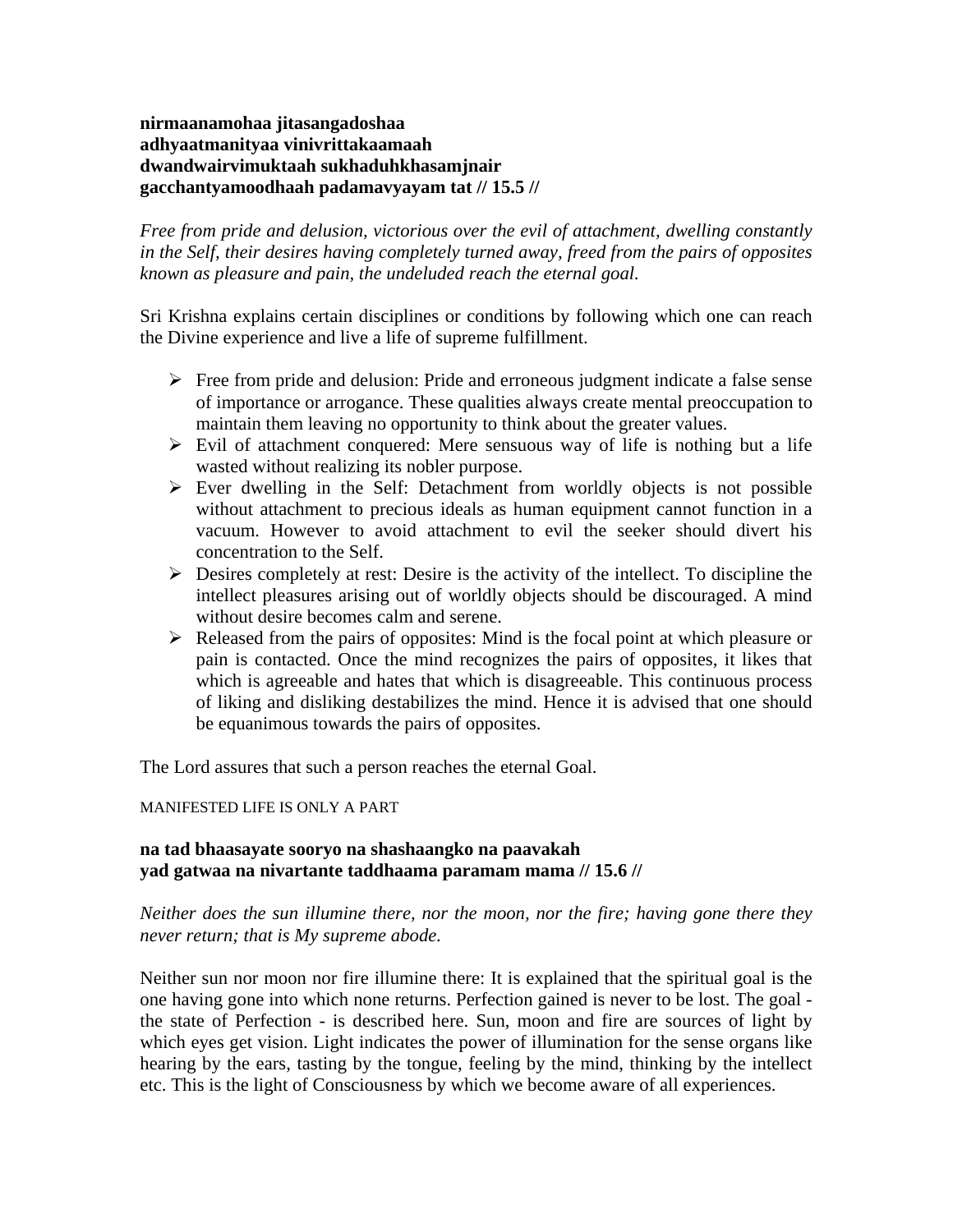This light of Consciousness cannot be illumined by any outside gross agents of light perceived in the world such as sun, moon and fire. In fact the very light of sun, moon and fire are the objects of consciousness. An object of perception cannot illumine the subject that perceives it since the subject and the object cannot be one and the same at any time. The awareness by which we experience our lives is the Eternal Self and to realize that Consciousness is the goal of life.

My Supreme Abode: On transcending the agitations of the mind and intellect one reaches the state of Consciousness which is the Abode of the Divine. Once this state is attained the seeker is assured by The Lord that there is no risk of sliding back to the world of plurality - `to which having gone none returns'.

THE LORD AS THE LIFE OF THE UNIVERSE

#### **mamaivaamsho jeevaloke jeevabhootah sanaatanah manah shashthaaneendriyaani prakritisthaani karshati // 15.7 //**

*A fragment of My own self, having become a living soul, eternal, in the world of life, draws to itself the five senses with the mind for the sixth, that rest in nature.* 

The nature of Jiva, ego, is explained in this verse.

A portion of Myself: Although the Infinite has no parts or divisions, the Infinite when expresses through a limited entity called body, is considered limited by the ignorant, just as pot space and total space.

The eternal Jiva suffers no limitation although it undergoes pain and pleasure when it is associated with the body. Hence the Self in man is eternal Jiva.

Attracts senses: The Consciousness gives life to the entire body and maintains the sense faculties and mental capacities around itself. The power of seeing, hearing etc. is really the power of Consciousness functioning through the sense organs. Hence It is referred to as functioning with the mind and five senses. The conditioned Self is experienced as the limited ego, Jiva, the mortal, or an imaginary part of the Indivisible Whole, because of our ignorance.

The Jiva or the individual soul is that aspect of the Supreme Self which manifests itself in every one as the doer and enjoyer. It is limited because of ignorance; but in reality both (individual soul and Supreme Soul) are one and the same. It is like pot space and outer space. The pot space is a portion of the outer space and becomes one with the latter on the destruction of the pot, the cause of the limitation.

#### **shareeram yadavaapnoti yacchaapyutkraamateeshwarah griheetwaitaani samyaati vaayurgandhaanivaashayaat // 15.8 //**

*When The Lord obtains a body and when He leaves it, He takes these (senses and mind) and goes with them as the wind takes the scents from their seats (flowers etc.)*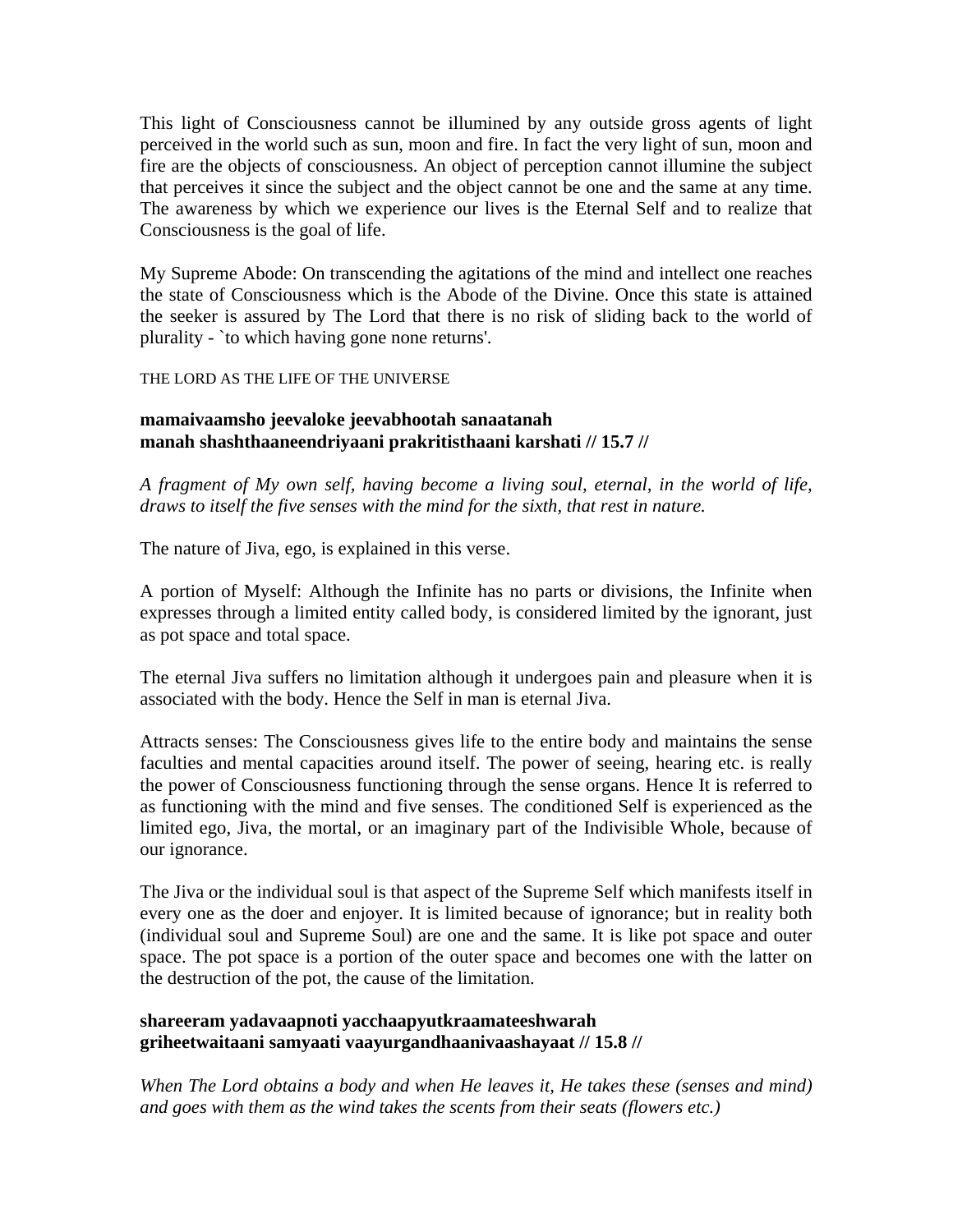When The Lord acquires the body and leaves it: The Infinite conditioned by mind and intellect is Jiva and the Jiva takes various bodies from time to time. From the time Jiva enters the body and till it leaves i.e. constantly it keeps the sense faculties and mental impression with itself.

At death the subtle body departs from the gross body and it is left inert. Although the dead body is found to maintain its physical frame it neither has the sense faculty nor mental and intellectual capacity which it had before death. These physical, mental and intellectual expressions gave the body its individual personality and they are called subtle body. The gross body is called dead in the absence of the subtle body.

It is stated here that at death the subtle body moves off taking with itself all faculties senses, mind and intellect - as the wind takes away the scent from its source i.e. flowers. Thus the mind is a bunch of vasanas which can exist only in Consciousness. This light of Awareness illumining the vasanas is called the Individual Personality - Jiva.

The Jiva is called The Lord here because the Individual Personality is the ruler of the body regulating all actions, feelings and thoughts.

#### **shrotram chakshuh sparshanam cha rasanam ghraanameva cha adhishthaaya manashchaayam vishayaanupasevate // 15.9 //**

*Presiding over the ear, the eye, touch, taste and smell, as well as the mind, He enjoys the objects of the senses.* 

The subtle body is explained in more details. The Jiva enjoys the world of objects through sense organs and mind. Consciousness never directly illumines any object but when reflected upon mind and intellect It becomes Intelligence in which the sense objects become illumined. The Jiva, using the mind along with sense organs, enjoys the sense objects such as sound, touch, taste, smell etc.

#### **utkraamantam sthitam vaapi bhunjaanam vaa gunaanvitam vimoodhaa naanupashyanti pashyanti jnaanachakshushah // 15.10 //**

*The deluded do not see Him who departs, stays and enjoys, united with the Gunas; but they who possess the eye of knowledge behold Him.* 

The Self is visible to the eye of knowledge only. Though the Self is the nearest and comes most easily within the range of their consciousness in a variety of functions, still the ignorant and deluded do not see Him because of their complete subservience to the sense-objects.

But those who are with intuitive vision could see the Self. Those with the inner eye of knowledge behold the Self as entirely distinct from the body.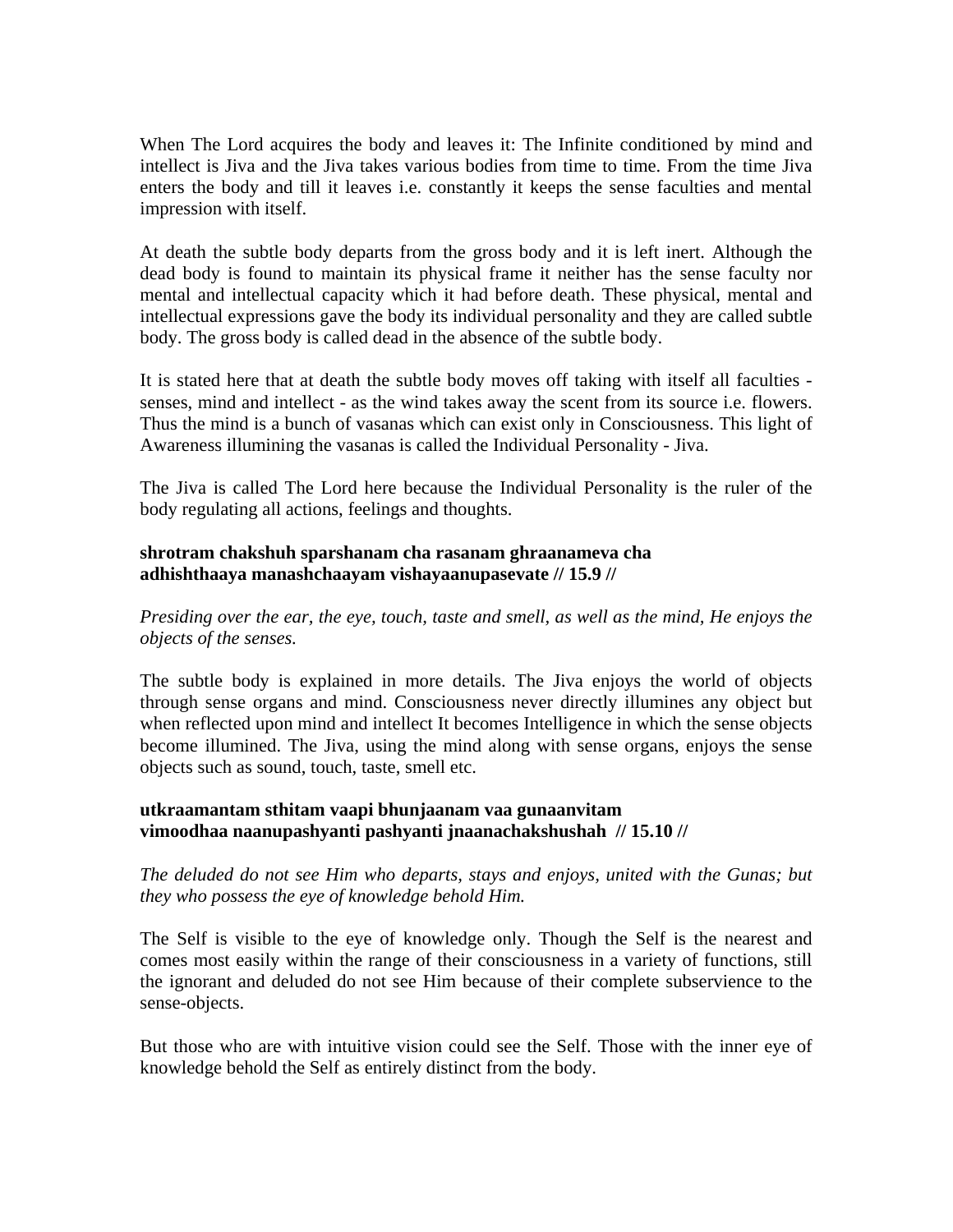#### **yatanto yoginashchainam pashyantyaatmanyavasthitam yatantopyakritaatmaano nainam pashyantyachetasah // 15.11 //**

*The seekers striving for perfection behold Him dwelling in the self; but the unrefined and unintelligent, eventhough striving, do not find Him.* 

Two conditions are necessary if meditation is to yield results.

- $\triangleright$  The purification of the mind removal of agitations created by attachments to sense objects.
- $\triangleright$  The intellect has to be tuned to the correct understanding of the Self and thus all doubts about its perception are removed through study, reflection and practice.

If these two requirements are not met through devotion (Bhakti) and service (Karma) all attempts at meditation in the Path of Knowledge will be futile. Those minds which are not purified despite sincere meditation have no chance of realizing the Divine because of attachment to sense objects.

So far the Self has been indicated as

- $\triangleright$  that which cannot be illumined by the known physical source of light like sun, moon and fire,
- $\triangleright$  that which, having reached, none returns from the state of perfection
- $\triangleright$  that of which the individual entity is Jiva.

To show that this goal is the essence of all and the reality behind all experiences Sri Krishna gives in the following four verses a summary of His manifestations. He is described as

- $\triangleright$  the illuminating light of the consciousness
- $\triangleright$  the all sustaining life
- $\triangleright$  the subjective warmth of life in all living organisms.
- $\triangleright$  the Self in all.

#### **yadaadityagatam tejo jagad bhaasayate'khilam yacchandramasi yacchaagnau tattejo viddhi maamakam // 15.12 //**

*That light which, residing in the sun, illumines the whole world, that which is in the moon and in the fire - know that light as Mine.* 

Sri Krishna says that the very light emerging from the sun which illumines the whole world is the light that is emerging from Him, the Infinite Consciousness. Not only are this but even the light coming from the moon and the fire all expressions of the Infinite Reality expressing through the moon and the fire.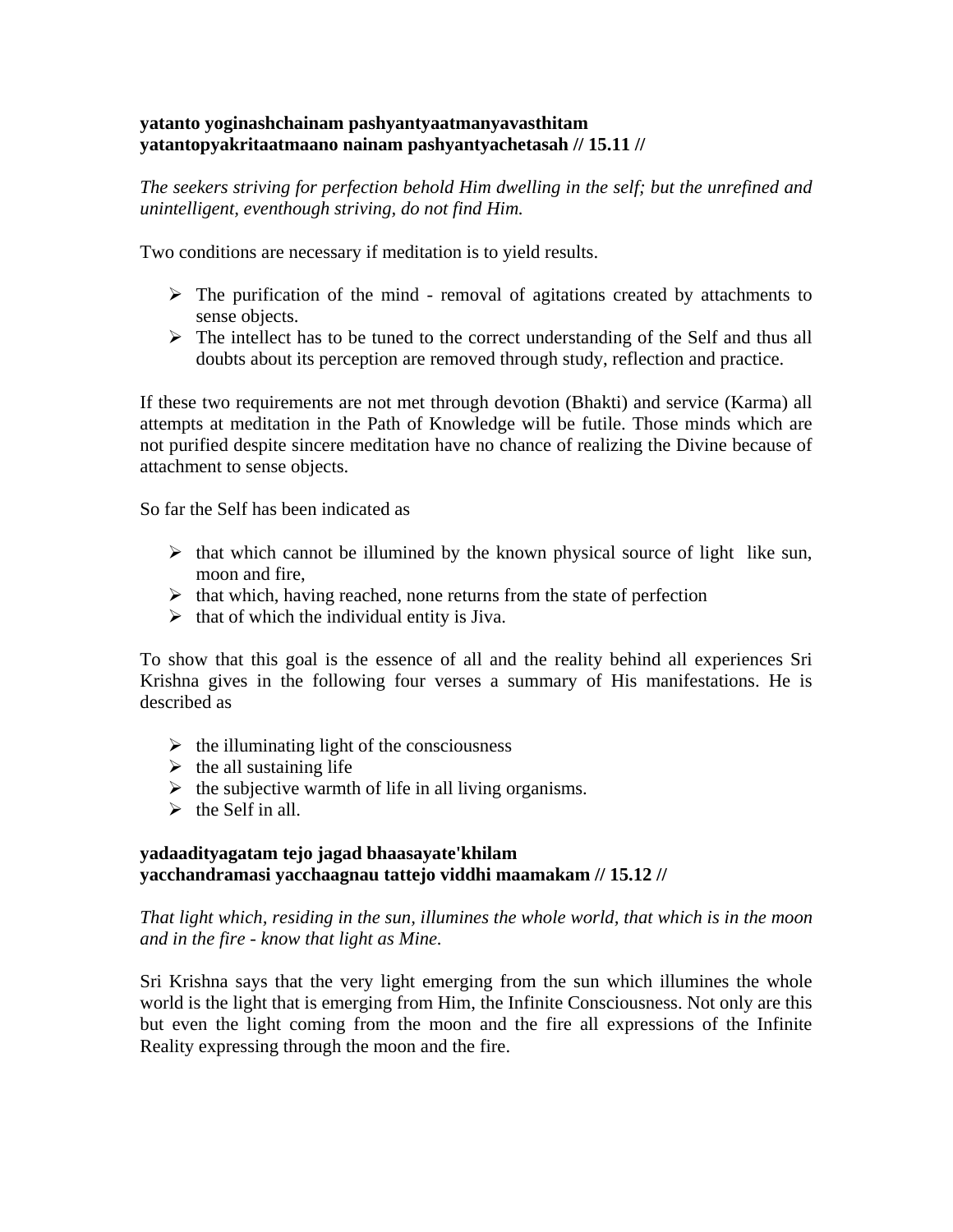The manifestations are different because the equipments are different just as the same electrical energy manifests in a bulb, in a fan and in a heater in different ways. Consciousness expressed through the sun is sun-light, through the moon is moon-light and through the fuel is fire. Yet all these manifestations are nothing but one Infinite Reality. The Infinite manifests itself in various forms in order to create conducive environment for the world to exist.

#### **gaamaavishya cha bhootani dhaarayaamyahamojasaa pushnaami chaushadheeh sarvaah somo bhootwaa rasaatmakah // 15.13 //**

#### *Permeating the earth I support all beings by My energy; and having become the watery moon, I nourish all herbs.*

The Lord says that the capacity in the earth to sustain life and nourish it, are all His own vitality, meaning the same Consciousness expressing through the sun, the moon, the earth, the atmosphere provide nourishment to all living beings. The energy of The Lord holds the vast heaven and earth together. The sun, the moon and the fire are the sources of all energy in the world, but that which gives these phenomenal factors the capacity to give out energy from them is the Consciousness which is common to all of them. Moon is considered to be the repository of all fluids which nourish the living beings.

#### **aham vaishwaanaro bhootwaa praaninaam dehamaashritah praanaapaana samaayuktah pachaamyannam chaturvidham // 15.14 //**

*Having become the fire, Vaiswanara, I abide in the body of living beings and associated with Prana and Apana, digest the fourfold food.* 

The same Supreme Consciousness is that which expresses itself as warmth of life in all living beings: if there is no warmth in the body it is considered as dead. Metabolism creates heat in the body and this process continues so long as there is life. That Eternal Reality which is indicated as Life manifests as Digestive Fire *(Vaishwaanara)* which assimilates food. This digestive power assimilates food in four ways through masticating, swallowing, sucking and licking.The power in the digestive system is nothing but a manifestation of the Principle of Life. Prana and Apana are the physiological functions of perception and excretion that are present in all living creatures. It is The Lord that helps us to swallow the food, assimilate it and eliminate the wasteful by-products.

#### **sarvasya chaaham hridi sannivishto mattah smritir jnaanam apohanam cha vedaishcha sarvairahameva vedyo vedaantakrid vedavideva chaaham // 15.15 //**

*And I am seated in the hearts of all; from Me are memory, knowledge, as well as their absence. I am verily that which has to be known by all the Vedas; I am indeed the author of the Vedanta and the knower of the Vedas am I.*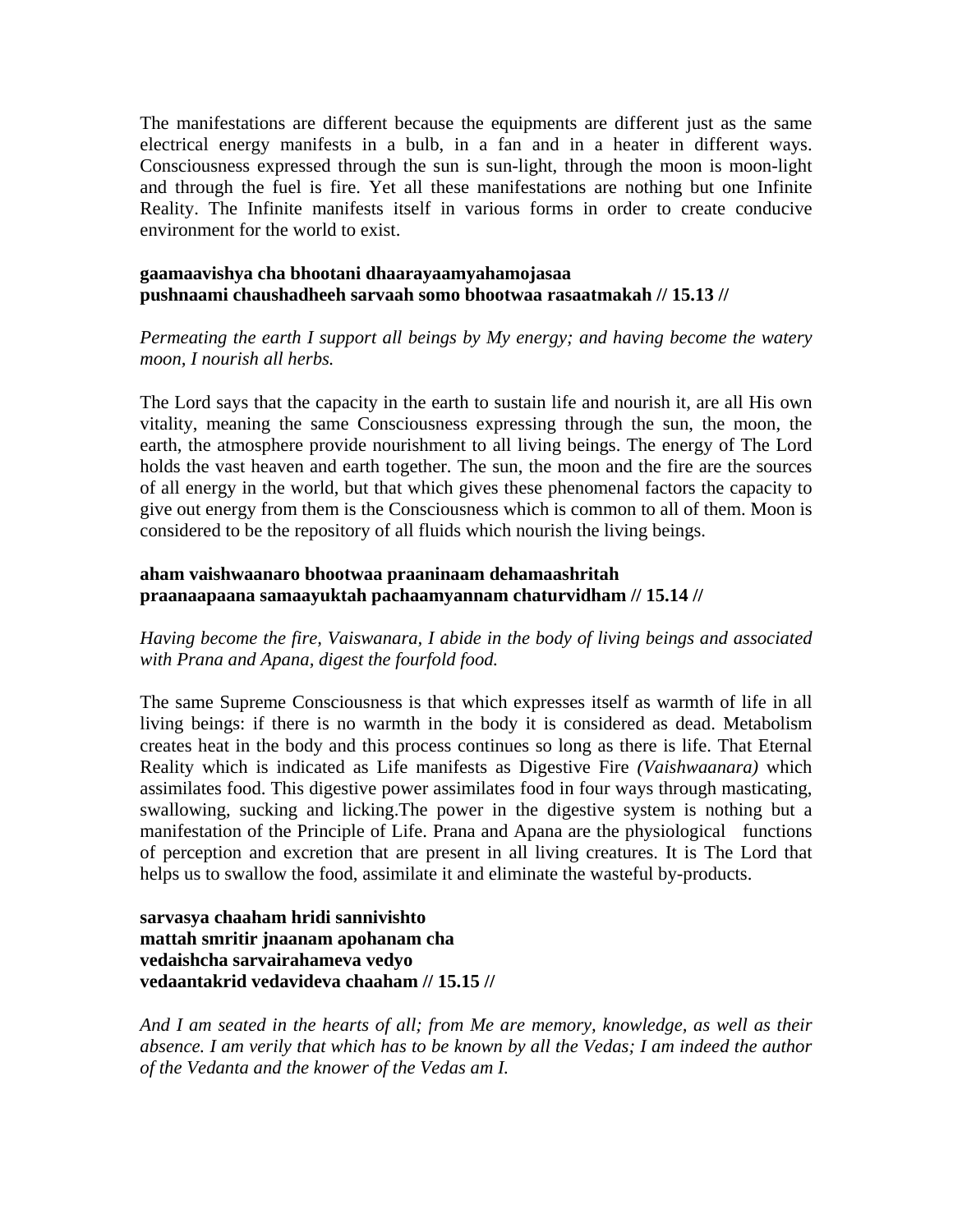I am seated in the hearts of all: A peaceful joyous mind settled in tranquility capable of concentrating on the higher inspirations is what is called the heart. The Lord is selfevident during meditation in the heart of the meditator.

Memory, knowledge and their absence: From the Supreme Consciousness alone all memory, knowledge and forgetfulness come to us. A capacity to forget is an essential requisite for acquiring new knowledge because unless the imperfect knowledge is thrown out new knowledge cannot be assimilated.

To be known by all the Vedas: The Infinite Consciousness is the one common factor that has been glorified in all the Vedas and to realize this is the fulfillment of existence.

Author of Vedanta and the Knower of Vedas: Since the very essence of Vedas is that Consciousness which is the Ultimate Reality, everything else is a projection upon it. The seeker who listens to the Vedas, who reflects upon their wisdom and who finally experiences the fulfillment of his life is also considered as nothing other than Consciousness.

In short, the phenomenal powers, the material world, the matter and its functions are all the manifestations at different levels of the One Infinite Eternal Divinity. This is the very theme indicated in the Vedas as the Eternal Reality and to know it and bring it under our experience is to know the Infinite.

Till now the glories of The Lord in manifested forms have been described. In the following verses The True Nature of the Infinite is pointed out as

- 1) The Unconditioned,
- 2) The All Pervading and
- 3) The Eternal

This Infinite reality is above all concepts such as Finite and the Infinite, the Perishable and the Imperishable. This section is the heart of this Chapter and is the basis for its nomenclature.

#### THE SUPREME PERSON, *PURUSHOTTAMA*

#### **dwaavimau purushau loke ksharashchaakshara eva cha ksharah sarvaani bhootani kootastho'kshara uchyate // 15.16 //**

*Two Purushas are there in this world, the Perishable and the Imperishable. All these existences are the Perishable and the unchanging is the Imperishable.* 

In the Thirteenth Chapter, Field of the Matter and Knower of the Field were elaborated. In this Chapter it was made clear that the sun, earth, plant kingdom and man and his capabilities etc, consisting of the Field of the matter are nothing other than the Supreme Self. Thus the Field of the matter is the Spirit, the Consciousness, the difference being that when the Spirit expresses as matter It looks as if It were subject to change and destruction. Thus the realm of the matter is described in this verse as *Kshara Purusha* the Perishable. With reference to this Kshara Purusha the Spirit is the Imperishable,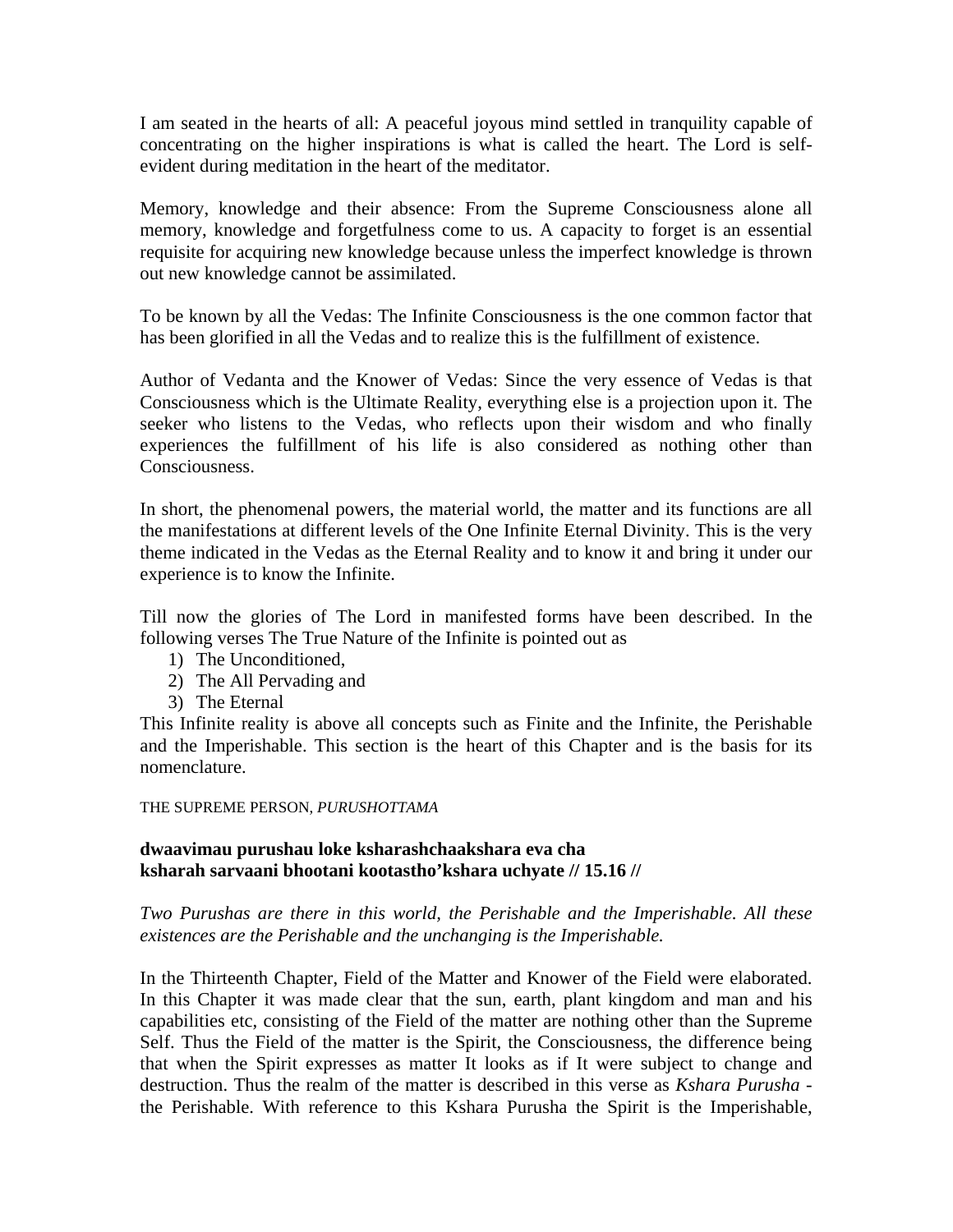*Akshara Purusha*. With reference to the ever changing world of the matter, Consciousness is Imperishable and Changeless. This Consciousness Principle is referred to here as Akshara with reference to and contact with the Kshara.

The Self in the midst of changes remains changeless and all changes can take place only in contact with It just as an anvil *(Kootastham)* remaining changeless allows all the iron pieces kept and hammered on it to change their shapes.

#### **uttamah purushastwanyah paramaatmetyudaahritah yo lokatrayamaavishya bibhartyavyaya eeshwarah // 15.17 //**

*But other than these, is the Supreme Purusha called the Highest Self, the indestructible*  Lord who, pervading the three worlds (waking, dream and deep sleep), sustains them.

The Imperishable is the quality attained by the Spirit with reference to the Field surrounding It. A man occupying a high position in an office acquires the dignity and the status of that position. Even if that position is removed the man never ceases to exist; he exists as an individual living being. When the Field of the matter is removed from the Knower of the Field what remains is the Knowing Principle, the Pure Knowledge.

Similarly, when the perishable is transcended what remains is not the Imperishable but that which played as the Perishable and Imperishable Purushas. This is the Pure Spirit, the Supreme Self which sustains the three worlds or the three states of experiences viz. waking, dreaming and deep sleep states of consciousness. The Self alone is the illuminator in all these three states of existence.

Thus there are no three types of Purushas - Perishable, Imperishable or Supreme. If a pot is kept in a room we feel that there are three different types of space, one completely differing from the other - Pot space, room space and the total space. But in fact there is only one space which can be understood if the factors conditioning or limiting the space are removed i.e. if the pot is broken and the room is dismantled. The unconditioned pot space and room space are nothing but the total space itself.

Thus the Consciousness is itself Perishable, Field in another form and as the knower of the Field the same Consciousness is the Imperishable Reality in the perishable conditionings. But when these conditionings are transcended the same Self is experienced as the Supreme Self - the *Paramatman, Purushottama.*

#### **yasmaat ksharam ateeto'hamaksharaadapi chottamah ato'smi loke vede cha prathitah purushottamah // 15.18 //**

*As I transcend the perishable and am higher even than the Imperishable, I am celebrated as the Supreme Person, Purushottama, in the world and in the Vedas.* 

The Lord explains here how He is the Purushottama, the Supreme Person. He says that Pure Consciousness is higher than both the Perishable and the Imperishable. The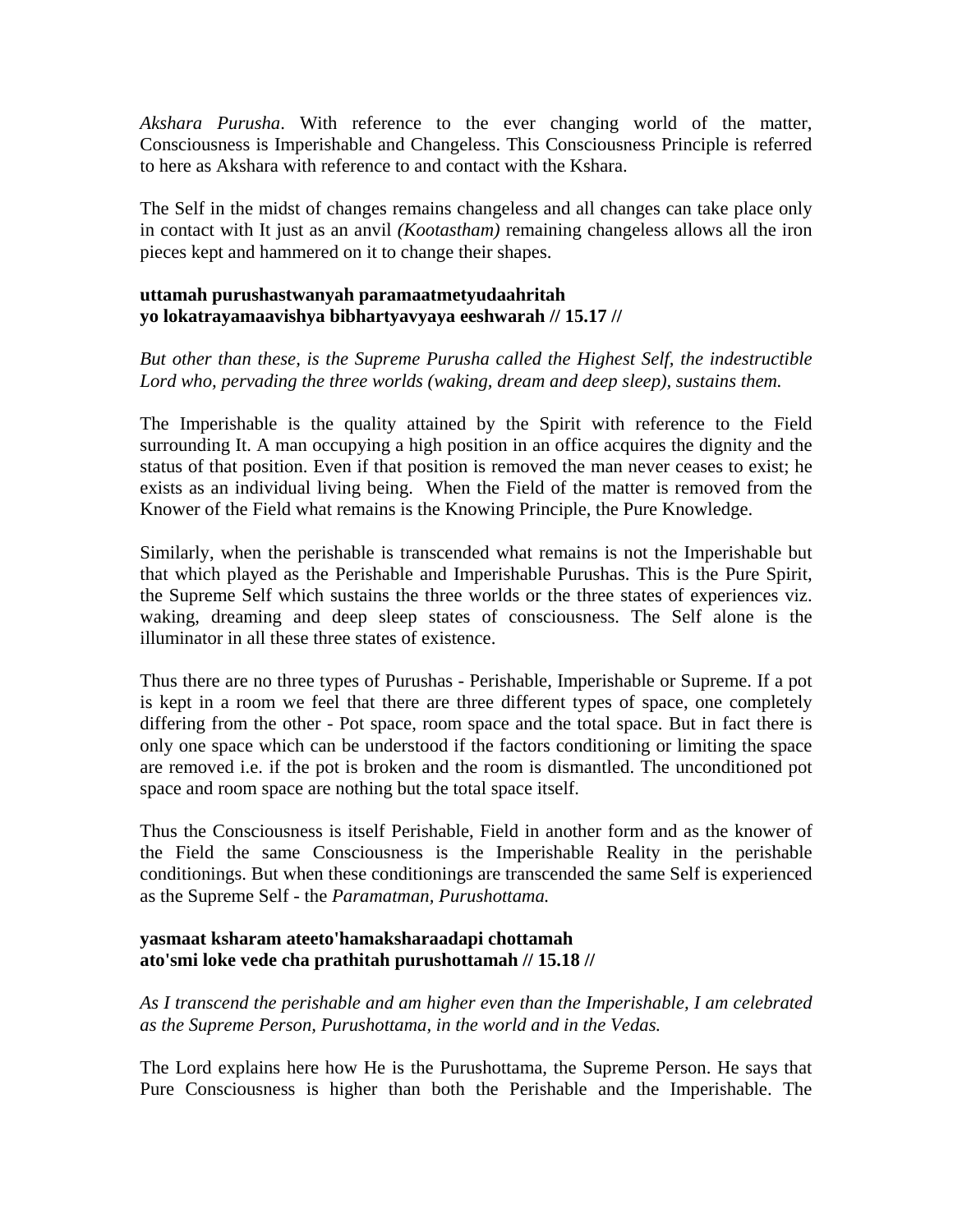Perishable can continue the process of change only against the Imperishable Truth as no change is perceptible without reference to a changeless factor. If the changes in the matter -body, mind and intellect- have to be recognized there must be something which is steady that illumines these changes. This constant factor among the perishable is called the Imperishable.

The illumining factor can be called Imperishable only when it is compared to the Perishable. Once the Perishable spheres are crossed over, the Imperishable Itself becomes the Pure Infinite which is Purushottama.

Since the Truth, Purushottama, is experienced only after transcending both Perishable and Imperishable, the Absolute Truth is known as the Highest Spirit, Purushottama. This term is used to indicate the Supreme Spirit both in the Vedas and by the men of the world.

#### FRUIT OF THAT KNOWLEDGE

#### **yo maamevam asammoodho jaanaati purushottamam sa sarvavidbhajati maam sarvabhaavena bhaarata // 15.19 //**

*He, who undeluded, knows Me thus as the Highest Purusha, he knowing all, worships Me with his whole being (heart) O Bharata.* 

The Lord tells the fruits gained by the one who realizes the Supreme Truth. Undeluded is the one who never looks upon the physical body as himself or as belonging to himself. To know means not only the intellectual comprehension but the subjective experience that he is the Purushottama-principle. Sri Krishna declares that such a seeker is the greatest of the devotees because such knowledge leads to devotion.

The Highest Spirit, Purushottama, being the Infinite Consciousness, is the all-knower because he knows that the principle of Consciousness is behind all perception, feeling and thought.

#### **iti guhyatamam shaastram idamuktam mayaanagha etadbuddhwaa buddhimaan syaat kritakrityashcha bhaarata // 15.20 //**

#### *Thus this most secret science (teaching) has been taught by Me, O Sinless One. On knowing this, a man becomes wise and all his duties are accomplished, O Bharata.*

In this concluding verse The Lord praises the Purushottama theme which gives liberation from all sorrows and agitations. He says that He taught this most secret science; secret because It (the spiritual science, Brahmavidya) is a knowledge that cannot come to any one of its own accord unless one is initiated into it by the Knower of Reality. The secret is also that Purushottama is the substratum of every thing. Sinless means the one with steady mind. The knowledge of the Self which gives emancipation from the cycle of births and deaths and freedom from the bonds of Karma is eulogized here.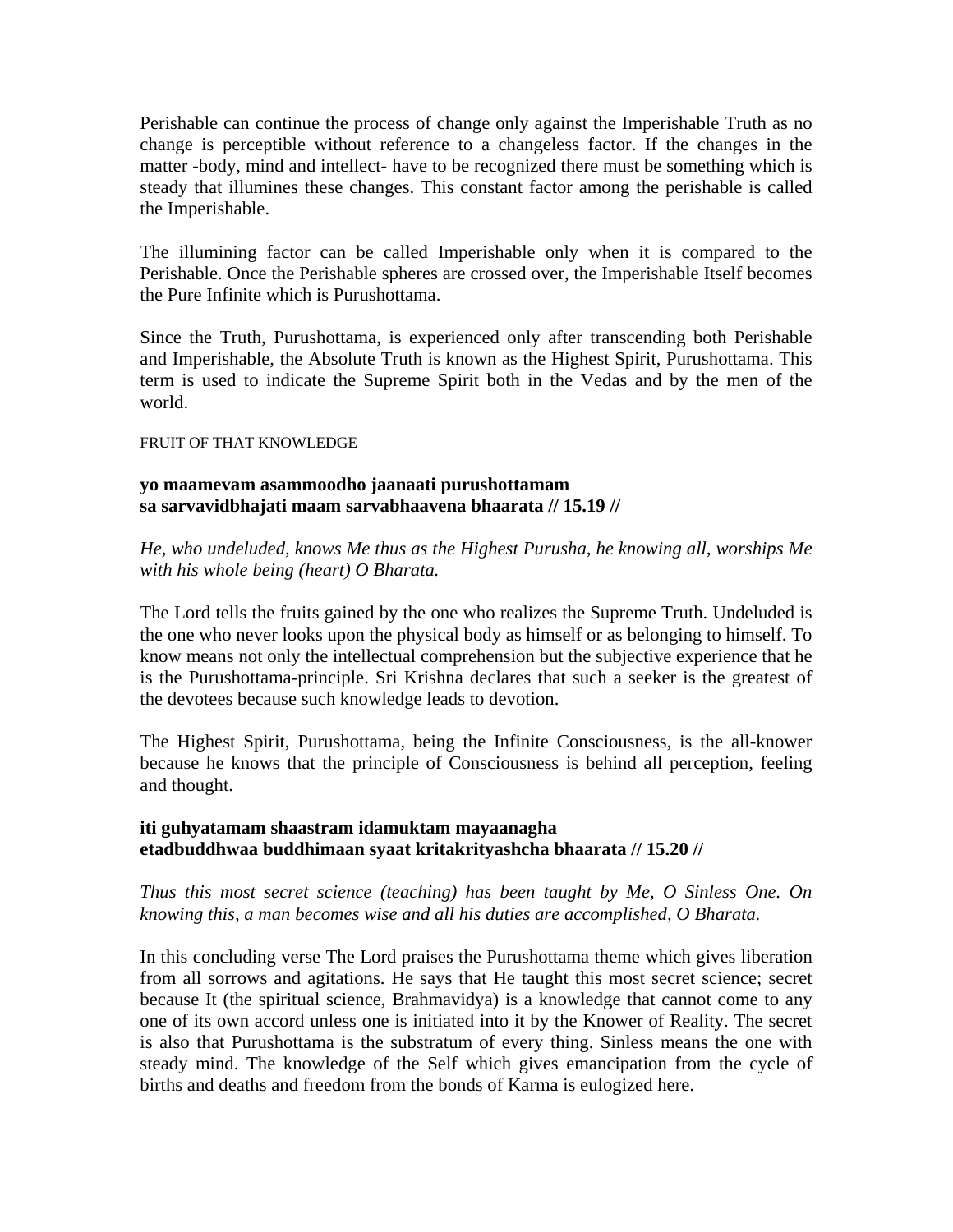He who has realized the Purushottama-state of Consciousness becomes wise in as much as he cannot thereafter make any error of judgment in his life creating confusion and sorrows all around. The second benefit is the enjoyment of a complete sense of fulfillment, the joy of accomplishing what is expected of him (achieving the goal of life which is realization of Brahman).

If this most profound teaching is understood it makes a man wise. After this there is nothing for him to learn or strive for. He has attained the goal of life and the aim of human existence. He has the complete knowledge of the Supreme Being and gets Brahma Jnana. He becomes Jivan Mukta, who is beyond body-consciousness, three Gunas, three states of consciousness- Waking, Dream and Deep Sleep - pairs of opposites and the cycle of births and deaths. There is no rebirth for him. When a person has realized the Self, he has discharged all the duties of his life.

#### *This Chapter is the essence of the Gita, the Vedas and the Upanishads. It is generally recited before taking food as a mark of sacred offering to the Lord.*

#### **om tat sat iti srimadbhagavadgeetaasu upanishatsu brahma vidyaayaam yogashaastre sri krishnaarjuna samvaade purushottama yogo naama panchadasho'dhyaayah ||**

Thus in the Upanishads of the glorious Bhagavad Gita, the science of the Eternal, the scripture of Yoga, the dialogue between Sri Krishna and Arjuna, ends the fifteenth discourse entitled The Yoga of the Supreme Spirit

#### Concepts and Issues

Sri Krishna describes Samsara or the created world, comparing it to an inverted tree. Its root which is on the top is Brahman, the Absolute. The three Gunas are its branches, the Vedas its leaves and the Vedic rituals are its subsidiary roots. They have spread out below. However it is not seen as such. Neither its origin, nor its end, nor its middle can be discerned. One has to cut this tree by the weapon of detachment and search for that by reaching which, there is no return to mundane existence.

One has to take refuge in that primeval person from which this tree of Samsara has emanated. Only those bereft of egoism, delusion and attachment, who are free from desires and pairs of opposites like pleasure and pain, who are devoted to The Lord, can attain that eternal abode. Neither the sun nor the moon nor the fire can light up that abode. After reaching it there is no return.

The Jiva or the individual soul is a little part of the Supreme Lord and eternal. While being born here, he attracts to himself the mind and the five organs of knowledge. While leaving the body he takes them away with him even as wind carries away the smell. The Jiva enjoys the sense objects through these sense organs and the mind. He is too subtle to be perceived by the ignorant whereas the wise do perceive him. The Yogis striving for perfection succeed in seeing him.